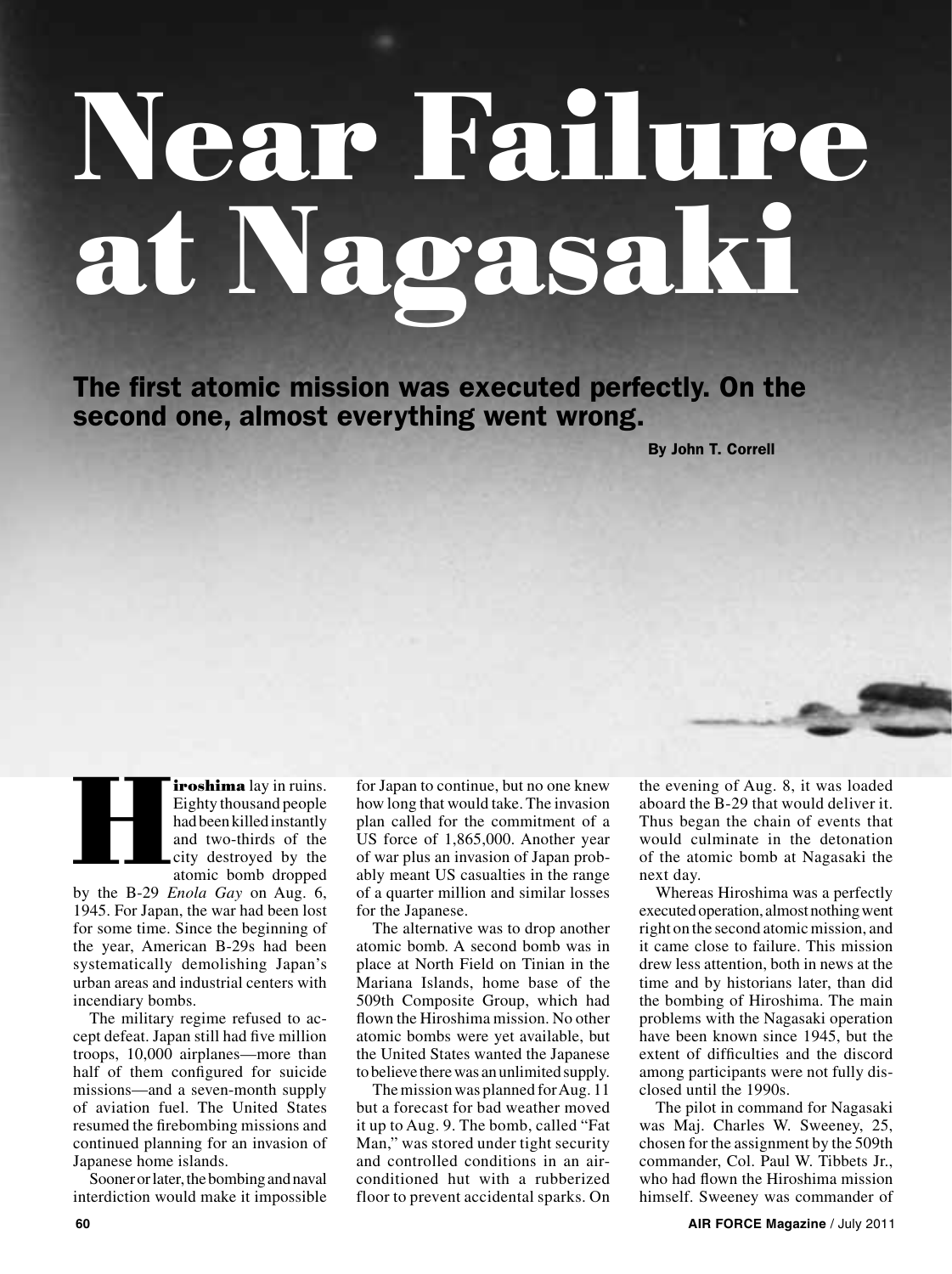**Bockscar** *en route to Japan, carrying Fat Man, the nuclear bomb that would be dropped on Nagasaki.*



the 393rd Bomb Squadron. He had been on the Hiroshima mission, flying the instrument plane, *The Great Artiste,* which measured the effects of the detonation. Over Hiroshima, he was 30 feet off the right wing of Tibbets' plane, the *Enola Gay.* Sweeney had drawn that assignment because Tibbets intended him to fly the next mission, if there was one, and wanted him to have the step-by-step experience.

The primary target for the next mission was not Nagasaki. It was Kokura, about 95 miles southwest of Hiroshima, where one of the largest arsenals in Japan was located, surrounded by urban industrial structures. Nagasaki was the secondary target, to be struck only if circumstances ruled out the attack on Kokura.

## **The Aircraft**

Six B-29s were allocated to the mission. Sweeney would fly the lead aircraft and drop the bomb. *The Great Artiste* was still rigged with the instrument package it carried at Hiroshima, so Sweeney and Capt. Frederick C. Bock switched airplanes. Sweeney and his crew took *Bockscar* and Bock and his crew flew *The Great Artiste,* which would again serve as the instrument plane.

To avoid identification as atomic bomb aircraft, the six B-29s bore the triangle N tail marking of the 44th Bomb Group instead of the forward arrow of the 509th. None of the mission aircraft had their names painted on the nose. This led to confusion for William L. Laurence of the *New York Times,* who was authorized to go along and write a first-person account. He thought Sweeney was still flying *The Great Artiste* and so reported in his article. In fact, Laurence himself was aboard *The Great Artiste,* which was flown by Bock.

Lt. Col. James I. Hopkins Jr., the group operations officer, flew the ob-

servation/photo airplane, inelegantly named *Big Stink.* According to Sweeney, Hopkins had a noncooperative attitude, possibly because the mission commander was his junior. He walked away from Sweeney's reminder about the rendezvous plan, saying, "I know how to make a rendezvous.'

There were two weather airplanes. *Enola Gay,* flown by Capt. George Marquardt, would go ahead to report conditions from the primary target, Kokura, and *Laggin' Dragon,* flown by Capt. Charles F. McKnight, would scout the weather at Nagasaki. Capt. Ralph Taylor would position the sixth B-29, *Full House,* at Iwo Jima as a backup aircraft.

Three mission specialists augmented Sweeney's regular crew on *Bockscar:* a radar countermeasures officer and two weaponeers with special knowledge and understanding of the atomic bomb. The senior weaponeer was Navy Cmdr.

USAF photo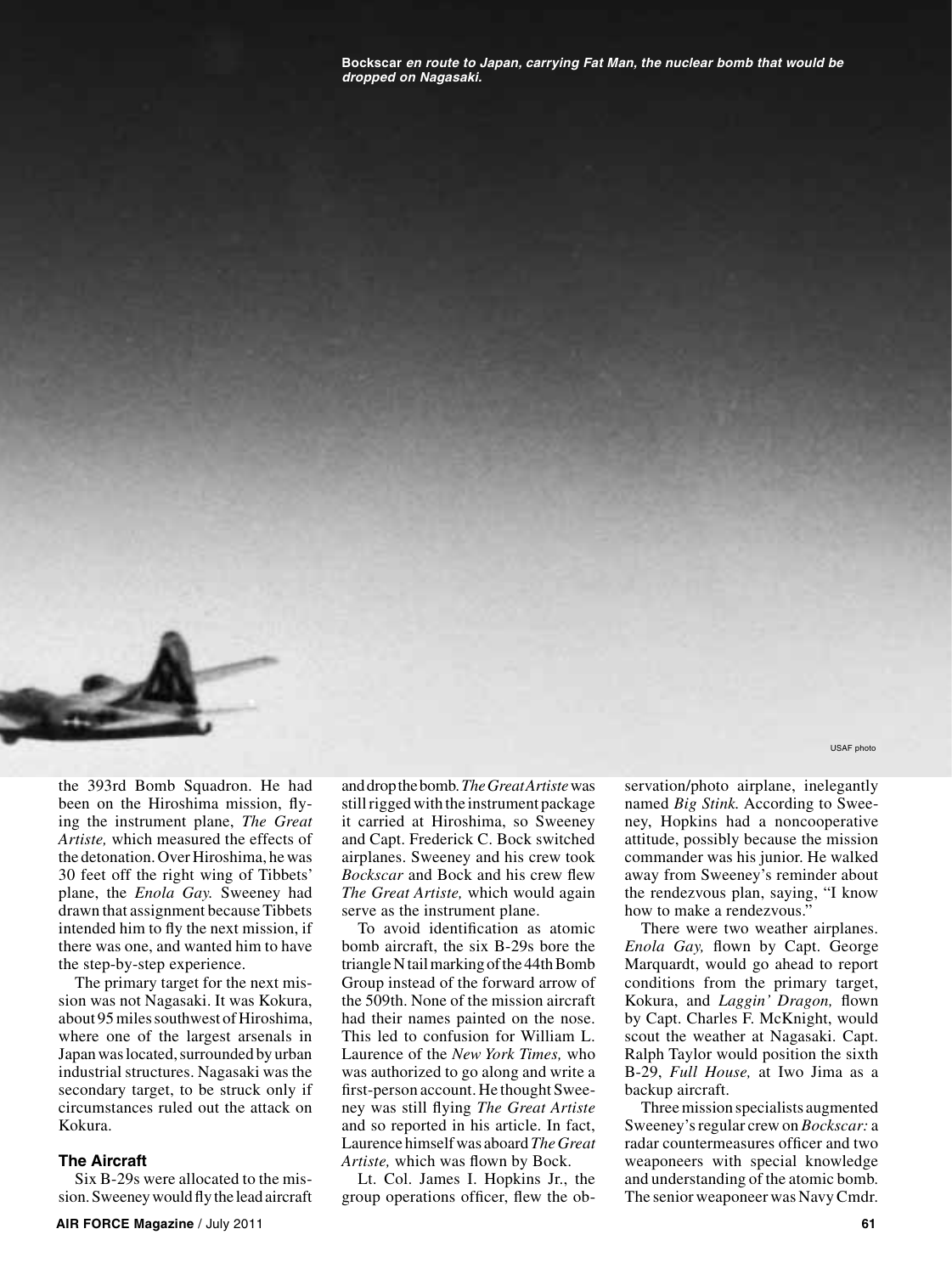

**Bockscar** *and crew (note the missing nose art). Capt. Kermit Beahan (wearing glasses), whom many believe saved the mission from failure, stands next to Maj. Charles Sweeney (dark shirt), the pilot and mission commander.*

Frederick L. Ashworth, who had managed the field testing of the atomic bomb at Los Alamos, N.M.

Sweeney had no previous combat experience, but Ashworth had commanded a squadron of Grumman TBF Avengers at Guadalcanal. In the aftermath of the mission it would be said, notably by Tibbets, that Sweeney had deferred too much to Ashworth.

"The job of Ashworth was to arm the bomb, assure its readiness to be dropped, and, ultimately, make the 'no drop' call if something went wrong with the detonating system," Tibbets said. "Those tasks defined the realm of his authority aboard *Bockscar."*

It is sometimes argued that Sweeney and Ashworth were in "joint command." That is wrong. Sweeney was clearly the mission commander. Ashworth's authority covered decisions about the bomb because of his specialized knowledge. Influence was another matter, and Ashworth exerted a powerful influence on Sweeney.

Fat Man was loaded into *Bockscar's*  bomb bay at 10 p.m. on Aug. 8. It was a plutonium bomb, more complex and more efficient than the "Little Boy" uranium device dropped at Hiroshima. Fat Man worked on an "implosion" principle. At its core was a subcritical mass of plutonium, surrounded by 64 high-explosive charges. Upon detonation, the inward pressure of the charges compressed the plutonium core from the size of a grapefruit to the size of a tennis ball, achieving the supercritical mass to trigger the bomb.

# **Complications**

The crews briefed shortly before midnight, had their pre-mission breakfast at the mess hall and were driven out to their airplanes at 1 a.m. The first big problem came when flight engineer MSgt. John D. Kuharek notified Sweeney that the fuel in the reserve tank in *Bockscar's* rear bomb bay bladder was not pumping. Of 7,250 gallons of fuel aboard, 600 gallons were in the reserve tank. Sweeney climbed out of the aircraft and went to talk with Tibbets, who was watching from the ramp.

Tibbets told Sweeney he did not need the fuel in the bladder, it was only there to balance the weight of the bomb in the forward bomb bay, but if Sweeney disagreed, he had the authority as commander to cancel the mission. Sweeney decided to go. Tibbets pointed out that he was off to a late start and that he should not linger at the rendezvous point if the escort aircraft did not show up.

*Bockscar* roared down the runway and into the night sky at 3:49 a.m. On the Hiroshima mission, the Little Boy bomb had not been armed until *Enola Gay* was airborne. Fat Man was too complicated for that. However, some of the arming and firing circuits in the nose of the bomb were disabled by two green-handled "safing" plugs. After *Bockscar* was off the ground and before it reached pressurization altitude, Ashworth opened a hatch between the cockpit and the bomb bay, removed the two green plugs, and

replaced them with red arming plugs. The bomb was ready to go.

The original plan had been for the three aircraft to reassemble over Iwo Jima, which had been the rendezvous for the Hiroshima mission. On Aug. 9, a typhoon was gathering momentum around Iwo Jima so the rendezvous point was Yakushima, a small island off the coast of Kyushu. "Because of bad weather at lower altitudes and our proximity to the Japanese mainland, the rendezvous would be at 30,000 feet instead of 8,000 as on the Hiroshima mission," Sweeney said, which consumed additional fuel.

### **MIssed Rendezvous**

*The Great Artiste* was at the rendezvous point but *Big Stink* was not. The orders from Tibbets were explicit. Make a single 360-degree circle of the rendezvous area, then proceed. "My orders were to wait 15 minutes and then leave for the target, but the mission brief also called for three airplanes to proceed to the target," Sweeney said. A message from Marquardt in the *Enola Gay* said the weather at Kokura was clear for bombing, but Sweeney circled the rendezvous for 45 minutes. Unknown to Sweeney, who was maintaining radio silence, Hopkins in *Big Stink* was circling at 39,000 feet, 9,000 feet higher than he was supposed to be.

"When only one plane showed up, I told Sweeney that I wanted to be sure that we had the instrument-carrying aircraft with us," Ashworth said. "Why Sweeney didn't tell me that the instrument aircraft was already with us, I don't know." In later years, Tibbets said Sweeney's delay may have been due to pressure from Ashworth, a point that Ashworth vigorously denied.

Sweeney said, "When Hopkins failed to make the rendezvous and couldn't find us, for some inexplicable reason he broke radio silence and radioed back to Tinian, 'Has Sweeney aborted?' The message got garbled in transmission and was received on Tinian as 'Sweeney aborted.'" Emergency air-sea rescue preparations were terminated as a result. "If we had to ditch in the ocean, no one would be there to pick us up," Sweeney said.

The extra time spent at the rendezvous was costly. When *Bockscar* got to Kokura, the target was no longer clear, partially obscured by drifting smoke from a B-29 firebomb strike, two nights before, on a steel mill at Yawata, just to the north.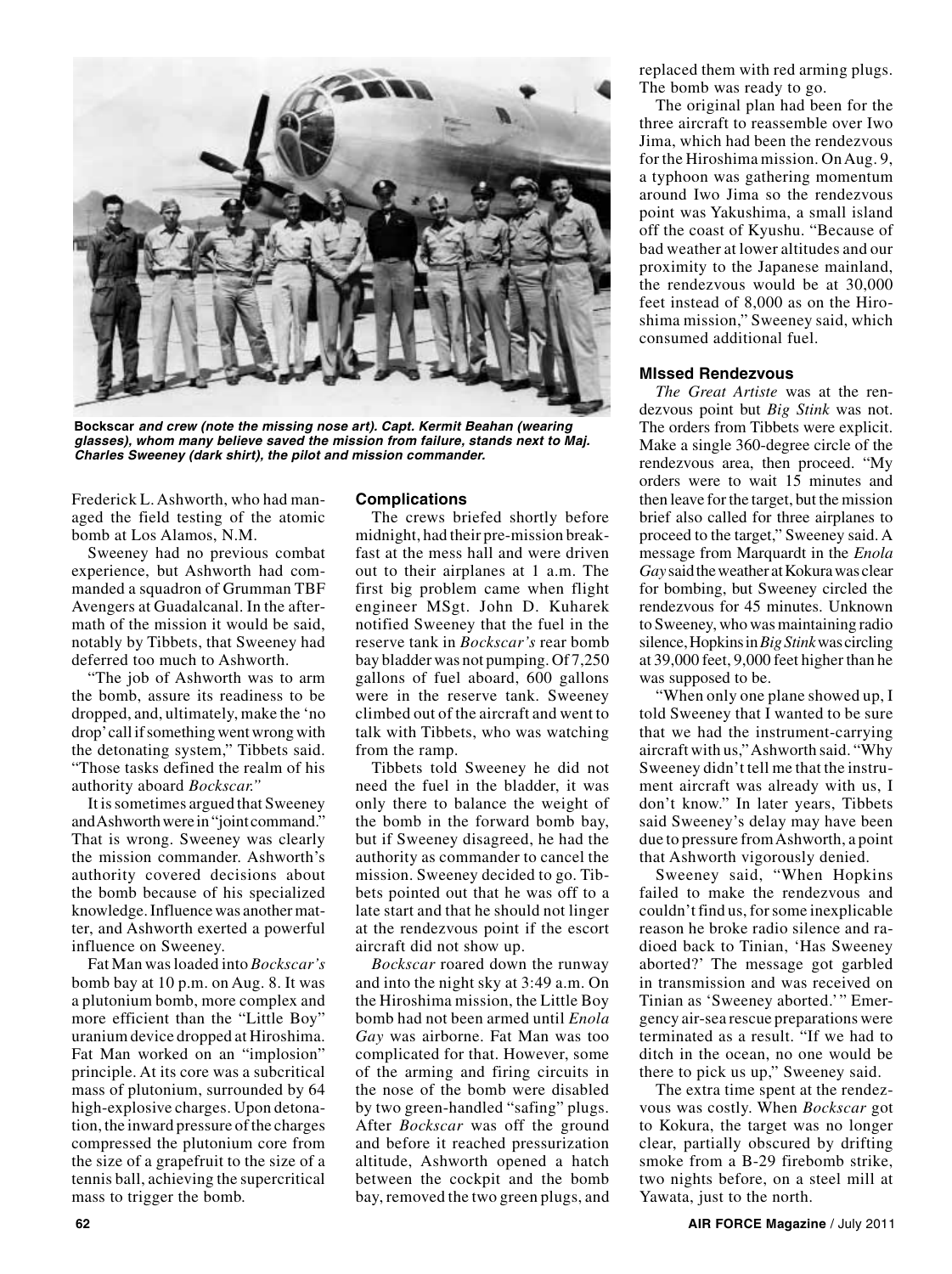USAF photoJSAF photo

 As Sweeney approached the initial point to begin his bomb run, some of the landmarks, including the river and some streets and buildings, were visible, and he thought there was a good chance of sighting the target, the Kokura arsenal. This was important because the target had to be bombed visually, not by radar. "Kermit Beahan, our bombardier, had to see the target to insure accuracy during the bomb run," said Lt. Fred J. Olivi, the third pilot on *Bockscar*. "The orders were very specific."

But Beahan couldn't see the target on the bomb run, nor could he see it on two additional bomb runs that Sweeney made. Again, Tibbets blamed the influence of Ashworth, who denied responsibility for the decision but acknowledged years later in an interview, "After the first run and no drop, I did go up to the flight deck and suggested to Sweeney that it might be possible to see the target if we approached it from a different direction."

"By this time, *Bockscar* had consumed so much fuel that there was serious question of whether she could make it to Nagasaki, drop the bomb, and return to Okinawa," which was the closest American airfield, Tibbets said. "At this point, the mission should have been scrubbed." Instead, Sweeney headed for the secondary target, Nagasaki, 97 miles to the southwest and in the same general direction as Okinawa.

Nagasaki was a major military port, one of Japan's largest shipbuilding centers and the location of several large plants of the Mitsubishi Corp., which turned out torpedoes and other weapons and war materiel. The city lay at the head of a long bay, with a long ridge of hills screening the main residential section from the Urakami river valley where the Mitsubishi factories were, a mile and a half to the north.

As *Bockscar* and *The Great Artiste* began their approach, it was 11:50 a.m. Tinian time and 10:50 a.m. in the city below. Nagasaki was under heavy cloud cover, making a visual drop impossible.

Sweeney had enough fuel for only one bomb run and he was not going to pass it up. He conferred with Ashworth in the "interest of interservice harmony" and proposed a drop by radar, contrary to the explicit orders. Ashworth concurred.

Twenty-five seconds out, with the bomb bay doors open, a break sud-





**Bockscar** *is now on display at the National Museum of the United States Air Force in Dayton, Ohio.*

denly developed in the clouds and Beahan yelled, "I've got it! I've got it!" Sweeney immediately gave control of the airplane to Beahan, whose Norden bombsight was linked to the autopilot. It was too late to drop on the original aiming point, the docks on the east side of the harbor, so Beahan quickly picked a new aiming point in the industrial valley.

As the bomb fell free, Sweeney swung the airplane into a steep, diving 155-degree turn to the left to put some distance between *Bockscar* and the shock wave. Bock made a corresponding high-G turn in the other direction. The bomb detonated at 1,890 feet over the Urakami Valley at 11:02 a.m. local time in Nagasaki. When the shock wave reached *Bockscar*, it was 12 miles away.

The mushroom cloud rose toward 45,000 feet. The explosion was almost midway between the Mitsubishi Steel and Arms Works and the Mitsubishi-Urakami Ordnance Works, which were destroyed. The damage was less severe in the main part of the city, on the other side of the hills. About 40,000 persons were killed instantly, a staggering death toll, but much lower than it would have been if the bomb had fallen on the original aiming point around the docks.

### **Landing on Fumes**

Between circling at the rendezvous and the three bomb runs at Kokura, Sweeney had lost more than an hour and a half of time, and it was catching up with him. Fuel had become critical. He set course for Yontan Field

on Okinawa, which was the nearest airfield, some 350 miles farther on. He descended by stages to save fuel, and throttled the propellers back from 2,000 rpm to 1,600.

Fifteen minutes out, *Bockscar* called the Yontan tower with a Mayday but got no response. Another call and an emergency flare made no change in airfield traffic. *Bockscar* then fired every flare it had, including those signaling "aircraft out of fuel," "prepare for crash," and "dead and wounded aboard." Traffic cleared and Sweeney took it in for a rough landing. The fuel remaining, as measured later by the flight engineer, was seven gallons.

"The instrument–carrying airplane landed on Okinawa shortly after we did, and strangely who should arrive shortly thereafter but the third plane that had never joined us," Ashworth said. "It had gone to Nagasaki and done some observing after the bomb was dropped."

Sweeney was taken to see Lt. Gen. Jimmy Doolittle, commander of Eighth Air Force, who had moved his headquarters to Okinawa a few weeks earlier. Doolittle heard Sweeney's story and did not delay his return to Tinian. After a quick meal and refueling, the crew flew the last leg of their mission, landing on Tinian at 11:30 p.m.

Sweeney got a cool reception from Tibbets and an even cooler one the next morning from Maj. Gen. Curtis E. LeMay, chief of staff of Strategic Air Forces of the Pacific. In the end, LeMay decided that an investigation into the conduct of the Nagasaki mission would serve no good purpose, and little was said about the problems.